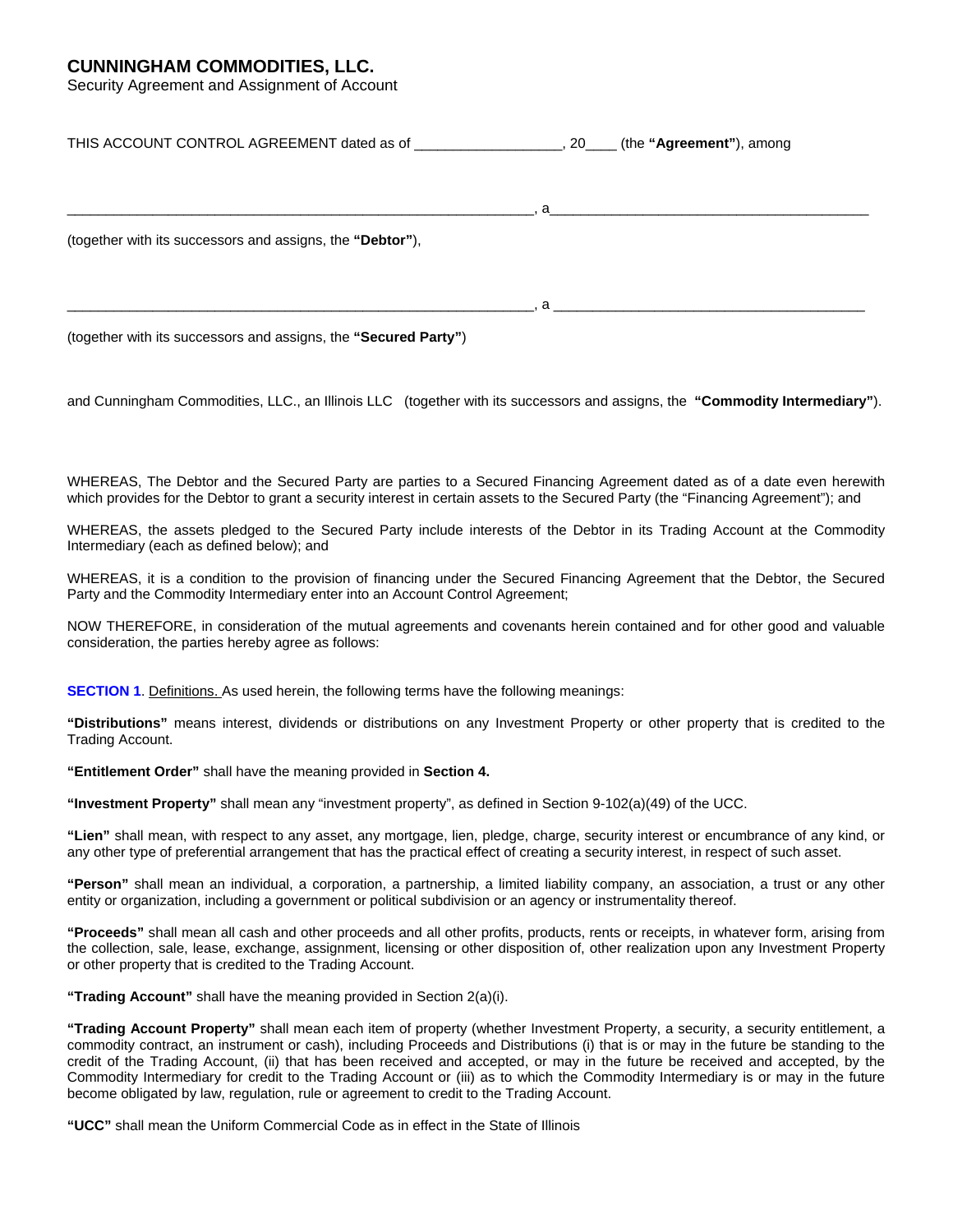## **SECTION 2.** Establishment of Trading Account

**(a)** The Commodity Intermediary hereby confirms and agrees that:

**(i)** At the request of, and for the account of the Debtor, as owner of the assets therein, the Commodity Intermediary has

established account number example in the name "

as Debtor" (such account and any successor account, being herein called the **"Trading Account"**). The Commodity

Intermediary shall not change the name or account number of the Trading Account without the prior written consent of the

Secured Party.

**(ii)** Any and all monies or payments which may be received by the Debtor, to which the Secured Party is entitled under and by reason of this Agreement, shall be received by the Debtor as trustee for the Secured Party and shall be immediately delivered in kind to the Secured Party without commingling.

(iii) The Trading Account is an account to which Investment Property is or may be credited.

(iv) Except for margin, commission and fee payments required to be made in respect of the Trading Account, no debit of cash to the Trading Account shall be made except pursuant to written instructions from the Secured Party, and the Commodity Intermediary shall forthwith honor all debit instructions from the Secured Party by transmitting each disbursement in immediately available funds as instructed.

**(b)** The Debtor hereby constitutes and appoints the Secured Party its true, lawful and irrevocable attorney to demand, receive and enforce payments and to give receipts, releases, satisfaction for, and to sue for all monies payable to the Debtor, and this may be done in the name of the Secured Party with the same force and effect as the Debtor could do had this Agreement not been made.

**(c)** The Debtor agrees to take such steps and execute and deliver (or cause the execution and delivery of) such financing and other documents, agreements (including, without limitation, security agreements) and papers (all in form and substance acceptable to the Secured Party) as the Secured Party may from time to time request to perfect or reserve the security interest granted hereby.

#### **SECTION 3. Payment of Funds.**

**(a)** The Commodity Intermediary will comply with all notifications it receives directing it to liquidate or redeem any property in the Trading Account originated by the Secured Party without further consent by the Debtor. The Secured Party is hereby authorized and fully empowered without further authority from the Debtor to request the Commodity Intermediary to pay to the Secured Party funds that may hereafter be withdraw able or payable out of the Trading Account, and the Commodity Intermediary is hereby authorized and directed to pay such funds to the Secured Party upon its demand. The Secured Party is also hereby authorized and fully empowered without further authority from the Debtor to request the Commodity Intermediary to remit to the Secured Party any funds that may be due to the Debtor, and the Commodity Intermediary is hereby authorized and directed to pay to the Secured Party such sums as the Secured Party shall so request or demand without the consent of, or notice to, the Debtor. The Debtor agrees not to withdraw or attempt o withdraw any funds or other property from the Trading Account except as permitted by the Secured Party.

**(b)** Any sums paid by the Commodity Intermediary from the Trading Account to the Secured Party shall be applied by the Secured Party to the payment of any indebtedness owed by the Debtor to the Secured Party. Any balance remaining after the payment of said indebtedness shall be paid by the Secured Party to the Debtor. The receipt or receipts of the Secured Party for such funds so paid to it by the Commodity Intermediary shall, as to the Commodity Intermediary, operate as the receipt by the Debtor as fully and as completely as if funds had been paid to the Debtor in person and receipted for by the Debtor.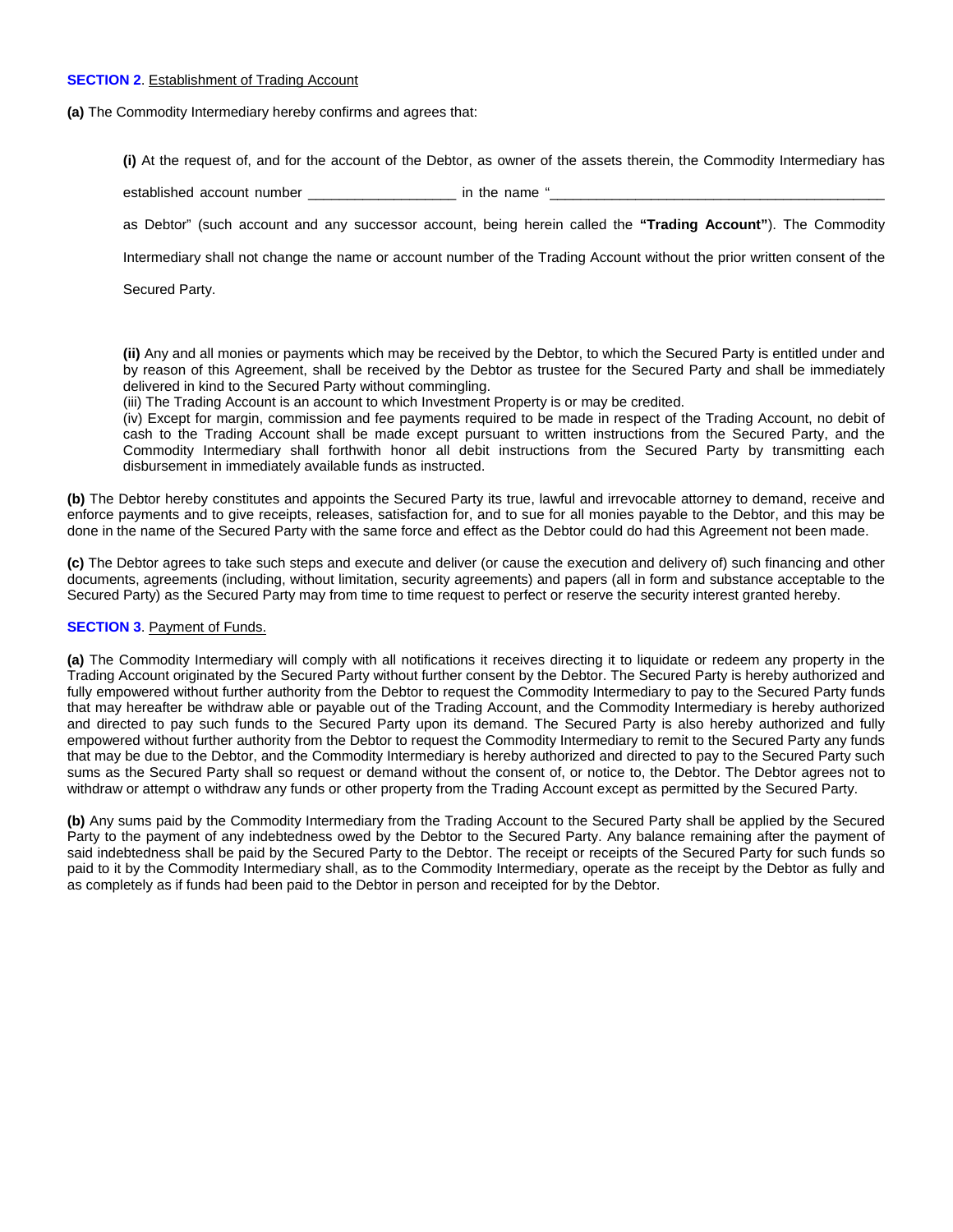## **SECTION 4. Entitlement Orders.**

**(a)** The Debtor hereby grants its continuing consent to the Commodity Intermediary to comply with any and all notifications, whether written or oral, communicated to the Commodity Intermediary directing transfer, liquidation, or redemption of any of the Trading Account Property (each such notification being referred to herein as an **"Entitlement Order"**) originated by the Secured Party, without any further consent by the Debtor or any other Person.

**(b)** Nothing herein contained shall be construed so as to prevent the Debtor from remaining the owner, subject to the interest for the Secured Party as it may appear, of the Trading Account. Until the Secured Party elects to the contrary and delivers notice of such election in writing to the Commodity Intermediary, the Debtor may make such additional transactions in said account as the Commodity Intermediary shall be willing to accept for execution and/or clearance. In the event the Secured Party does make such election and delivers such notice in writing to the Commodity Intermediary, the Debtor shall not thereafter execute any transactions in the Trading Account, and the Commodity Intermediary shall cease complying with orders or other directions concerning the Trading Account originated by the Debtor. Upon receipt by the Commodity Intermediary of notice of such election and if directed by the Secured Party, the Commodity Intermediary will use commercially reasonable efforts to cancel open orders that have been entered by the Debtor through the Commodity Intermediary which have not yet been executed. If the Commodity Intermediary is unable to cancel such orders before they are executed, the transactions will be considered valid and binding on the Debtor and the Secured Party. In the event that orders are executed for the Debtor's account by a third party pursuant to the terms of a "give-up" or similar agreement among the Debtor, the Commodity Intermediary and such third party, the Commodity Intermediary will use commercially reasonable efforts, subject to the terms of such agreement, to notify such third party that the Commodity Intermediary will not thereafter accept trades executed by such third party for clearance into the Debtor's account.

**(c)** The Commodity Intermediary has not entered into any agreement with the Debtor or any other Person purporting to limit or condition the obligation of the Commodity Intermediary to comply with Entitlement Orders originated by the Secured Party.

**(d)** If at any time the Commodity Intermediary shall receive any Entitlement Order from the Secured Party, the Commodity Intermediary shall comply with such Entitlement Order without further consent by the Debtor or any other Person, notwithstanding that such Entitlement Order may conflict with any instruction or notification by the Debtor or any other Person.

**(e)** The Commodity Intermediary need not investigate whether the Secured Party is entitled under the Secured Party's agreements with the Debtor to give an Entitlement Order or a notice of exclusive control. The Commodity intermediary may rely on notices and communications it reasonably believes are given by the appropriate party.

**(f)** The Commodity Intermediary will not be liable to the Secured Party for complying with orders or other instructions from the Debtor that are received by the Commodity Intermediary before the Commodity Intermediary has received and had reasonable opportunity to act on the Secured Party's notice of election of exclusive control.

**(g)** The rights and powers granted to the Secured Party under this **Section 4** and the other provisions of this Agreement have been granted in order to perfect the Secured Party's Lien with respect to the Trading Account and the Trading Account Property, are powers coupled with an interest, and will not be affected by the bankruptcy of the Debtor or by the lapse of time.

#### **SECTION 5.** Additional Rights of the Secured Party

(a) Whenever the Secured Party deems it necessary for its protection, it shall be entitled, without the consent or concurrence of or prior notice to the Debtor, to direct the Commodity Intermediary to liquidate any of all then outstanding open positions in the Trading Account and to direct the Commodity Intermediary to pay to the Secured Party any credit balance as shall exist in the Trading Account after such liquidation and after the payment to the Commodity Intermediary of all indebtedness of the Debtor to the Commodity Intermediary in connection with transactions in the Debtor's accounts with the Commodity Intermediary. The Debtor shall be liable to the Commodity Intermediary for any debit or deficit that may be created when the Secured Party initiates a liquidation.

**(b)** If the Commodity Intermediary requires additional margin for an open position, the Secured Party shall advance to the Commodity Intermediary on behalf of the Debtor such amounts as may be required by the Commodity Intermediary to margin such position, or shall give the Commodity Intermediary reasonable notice of its intent not to advance such margin as stated below; provided, however, that the Debtor in all respects shall remain liable to the Secured Party for any amount so advanced. The Secured Party shall notify the Commodity Intermediary immediately, and in no event more than one business day after the Commodity Intermediary requests additional margin, if the Secured Party determines not to make any further advance or extension of credit on behalf of the Debtor.

**(c)** The Debtor and the Secured Party agree that the Secured Party may obtain additional collateral for the Debtor obligations and that the Secured Party may proceed hereunder against the Trading Account or resort to any other collateral, or both, in its sole discretion.

**SECTION 6.** Commodity Intermediary Lien. The security interest and Lien of the Secured Party against the Debtor's Trading Account is subject to the Commodity Intermediary's right of set-off and to the prior payment of all indebtedness of the Debtor to the Commodity Intermediary as such may exist from time to time, including fees and commissions which may have been incurred in connection with the Debtor's transactions with the Commodity Intermediary, and to the Commodity Intermediary's Lien and the right of foreclosure thereof in connection with the indebtedness of the Debtor to the Commodity Intermediary (including any right of the Commodity Intermediary to liquidate open positions or exercise commodity options, all without prior demand for additional margin and without prior notice).

# **SECTION 7**. Governing Law.

**(a)** Regardless of any provisions of any other agreement, this Agreement, the Trading Account, Trading Account Property, or other property therein shall be governed by and construed in accordance with the internal law (excluding the conflict-of-law rules) of the State of Illinois. (b) Regardless of any provision in any other agreement, for purposes of Sections 9-304, 9-305, 9-306 and 8-110(e) of the UCC, the Commodity Intermediary's jurisdiction and the location of the accounts established pursuant to **Section 2** hereof shall be deemed to be the State of Illinois, and the parties agree that none of them has entered or will enter into any agreement to the contrary.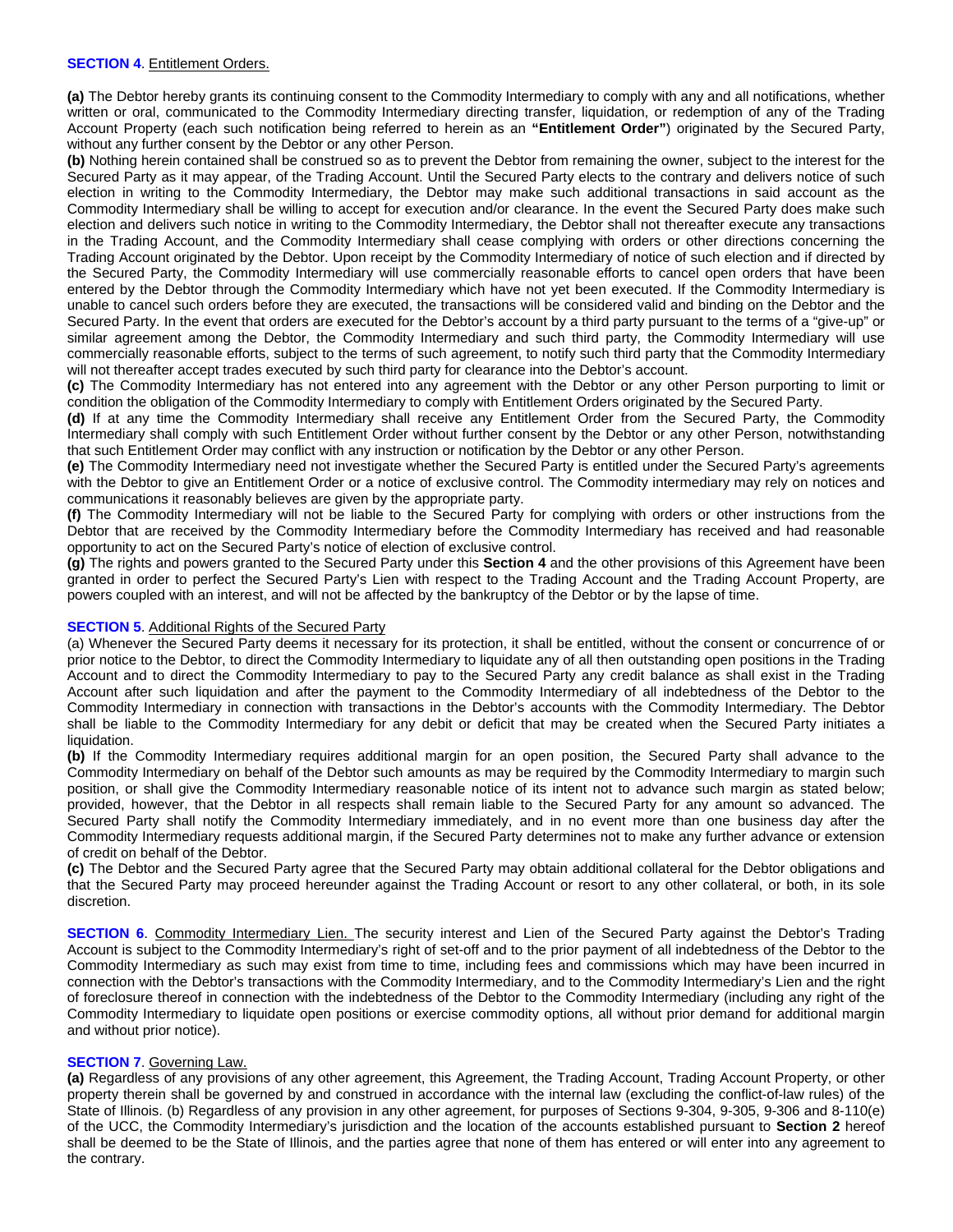**SECTION 8.** Conflict with Other Agreements. In the event of any conflict between the terms of the Commodity Intermediary's account agreement (or any portion thereof) with the Debtor and this Agreement, such account agreement shall prevail. In the event of any conflict between this Agreement (or any portion thereof) and any other agreement now existing or hereafter entered into, other than such account agreement, the terms of this Agreement shall prevail.

**SECTION 9**. Amendments. No amendment or modification of this Agreement or waiver of any right hereunder shall be binding on any party hereto unless it is in writing and is signed by all of the parties hereto.

**SECTION 10.** Severability. To the extent any provision of this Agreement is found by a tribunal of competent jurisdiction to be unenforceable, this Agreement will be construed as if the unenforceable provision were omitted.

**SECTION 11**. Successor and Assigns. This Agreement shall be binding upon and inure to the benefit of the Debtor, the Secured Party and the Commodity Intermediary and their respective successors (including their respective

corporate successors or heirs and personal representatives who obtain such rights solely by operation of law and not by agreement or other voluntary act) and assigns, except that neither the Debtor nor the Commodity Intermediary may assign or delegate any of its respective rights or obligations under this Agreement without the prior written consent of the Secured Party. In the event of any assignment by the Secured Party, the Secured Party shall give written notice of such assignment to the Debtor and the Commodity Intermediary and the assignee will thereupon be the Secured Party hereunder, with all the same rights, duties and privileges as though originally named as the Secured Party hereunder.

**SECTION 12.** No Adverse Claims. Except for the claims and interest of the parties hereto in the Trading Account and the Trading Account Property, the Commodity Intermediary does not know of any claim to, or interest in, the Trading Account or the Trading Account Property. If any Person notifies the Commodity Intermediary that it is asserting any Lien or adverse claim (including, but not limited to, any writ, garnishment, judgment, warrant of attachment, execution or similar process) against the Trading Account or the Trading Account Property, the Commodity Intermediary will promptly notify the Secured Party and the Debtor thereof.

**SECTION 13**. Maintenance of Trading Account. In addition to, and not in lieu of, the obligation of the Commodity Intermediary to honor Entitlement Orders as agreed in **Section 4** hereof, the Commodity Intermediary agrees to maintain the Trading Account as follows:

**(a)** The Commodity Intermediary will promptly send copies of all statements, confirmations and other correspondence concerning the Trading Account to Debtor and, upon the request of the Secured Party, simultaneously to the Secured Party at the address provided in this Agreement.

**(b)** All items of income, gain, expense and loss recognized in the Trading Account shall be reported to taxing authorities under the name and taxpayer identification number (if applicable) of the Debtor.

#### **SECTION 14. Representations and Warranties of the Commodity Intermediary.**

(a) The Commodity Intermediary covenants, represents and warrants as follows (where applicable, within the meaning of relevant provisions of the UCC and Code of Federal Regulations).

#### **(i)** that it is a "Commodity Intermediary" (as defined in Section 9-102(a)(17) of the UCC);

(ii) that the Commodity Intermediary has not entered into, and until the termination of this Agreement will not enter into without the consent of the Secured Party, any arrangements granting or purporting to grant "control" (as defined in Section 9-106 of the UCC) over the Trading Account or the Trading Account Property with any Person except the Secured Party;

**(iii)** that the Trading Account (A) is or has been established as set forth in **Section 2** above, (B) is a "commodity account" as such term is defined in Section 9-102(a)(14) of the UCC, and (C) will be maintained in the manner set forth herein until termination of this Agreement; and

**(iv)** that this Agreement is the valid and legally binding obligation of the Commodity Intermediary.

**SECTION 15.** Indemnification and Exculpation of the Commodity Intermediary. The Debtor and the Secured Party, jointly and severally, hereby agree that (a) the Commodity Intermediary (which shall include for purposes of the entirety of this **Section 15,** its directors, officers, employees, and agents) is released from any and all liabilities to the Debtor and the Secured Party arising from the terms of this Agreement and the compliance of the Commodity Intermediary with the terms of this Agreement, except to the extent that such liabilities arise from the Commodity Intermediary's bad faith, gross negligence or willful misconduct and (b) the Debtor and the Secured Party and their successors and assigns, jointly and severally, shall at all times indemnify and save harmless the Commodity Intermediary from and against any and all claims, actions and suits of others arising out of the terms of this Agreement or the Financing Agreement or the compliance of the Commodity Intermediary with the terms hereof, except to the extent that such arises from the Commodity Intermediary's bad faith, gross negligence or willful misconduct and from and against any and all liabilities, losses, damages, costs, charges, counsel fees and disbursements and other expenses of every nature and character arising by reason of the same. This indemnity shall survive the termination of the Agreement and the resignation or removal of the Commodity Intermediary.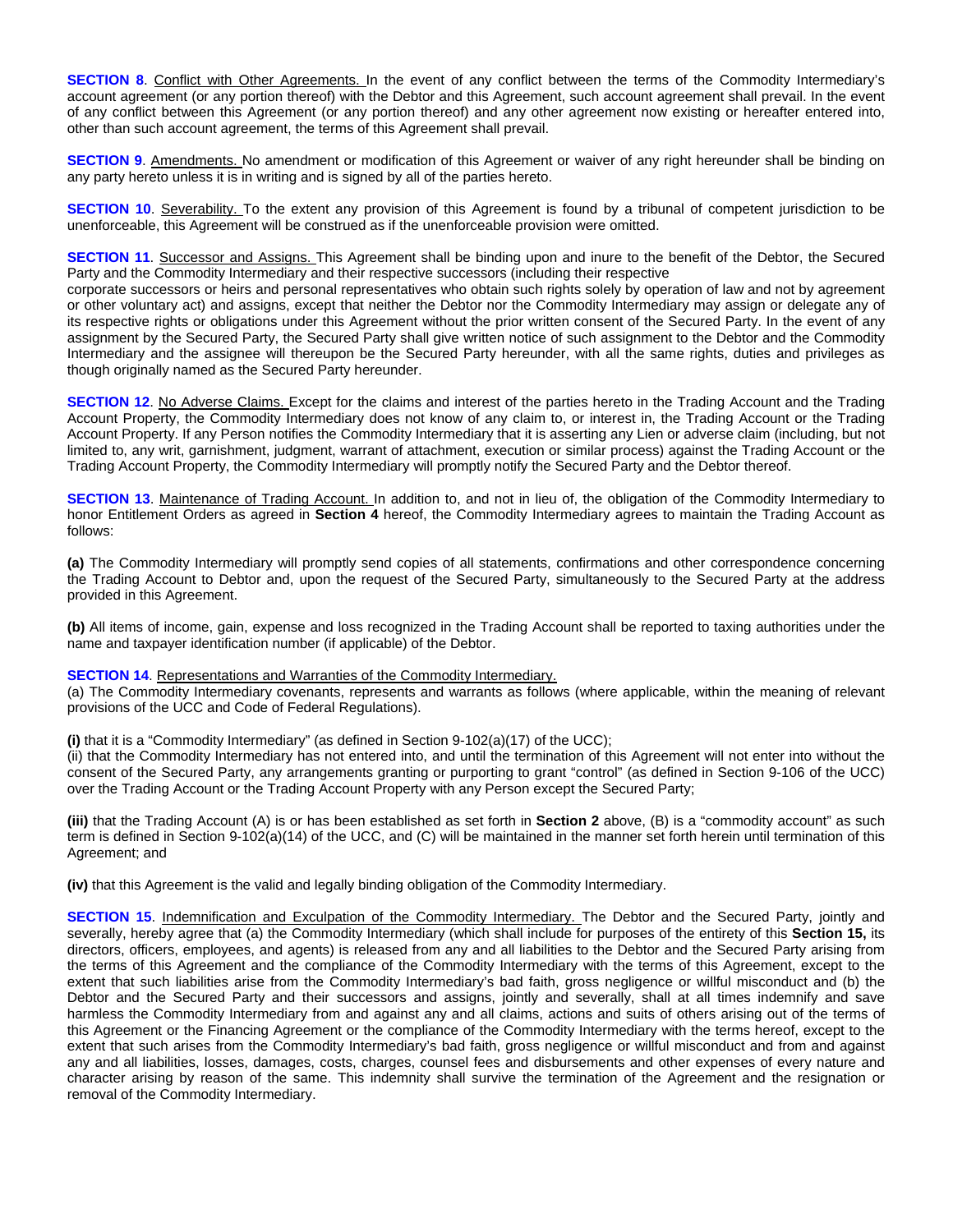**SECTION 16**. Notices. Any notice, request or other communication required or permitted to be given under this Agreement shall be in writing and deemed to have been properly given when delivered in person, or when sent by telecopy or other electronic means and electronic confirmation of error free receipt is received or two days after being sent by certified or registered United States mail, return receipt requested, postage prepaid, addressed to the party at the address set forth below; *provided, however,* that Entitlement Orders may be given orally and if so will be deemed to have been properly given at the time of oral delivery. In the event funds transfer instructions are given (other than in writing at the time of execution of this Agreement), whether in writing, by telecopy or otherwise, the Commodity Intermediary is authorized to seek confirmation of such instructions by telephone call-back to the source at the source's voice number as set forth below, and the Commodity Intermediary may rely upon the confirmations of anyone purporting to be the person or persons so designated. The persons and telephone number for call-backs may be changed only in writing actually received and acknowledged by the Commodity Intermediary. The parties to this Agreement acknowledge that such security procedure is commercially reasonable.

| Debtor:                                                                                                                                                                                                                                                    | <b>Secured Party:</b> |
|------------------------------------------------------------------------------------------------------------------------------------------------------------------------------------------------------------------------------------------------------------|-----------------------|
| the control of the control of the control of the control of the control of the control of the control of the control of the control of the control of the control of the control of the control of the control of the control<br>Company Name              | Company Name          |
| <u> 1989 - An Dùbhlachd ann an Dùbhlachd ann an Dùbhlachd ann an Dùbhlachd ann an Dùbhlachd ann an Dùbhlachd ann a</u><br><u> 1989 - Johann Stein, marwolaethau a bhann an t-Amhain ann an t-Amhain an t-Amhain an t-Amhain an t-Amhain an </u><br>Address | Address               |
| Telephone Number: () _________________________                                                                                                                                                                                                             |                       |
| Facsimile Number: () ______________________________                                                                                                                                                                                                        |                       |
| <b>Commodity Intermediary:</b>                                                                                                                                                                                                                             |                       |
| Cunningham Commodities, LLC                                                                                                                                                                                                                                |                       |

141 West Jackson Blvd, Suite 211A

Chicago, Illinois 60604

Telephone Number: 312.939.8950

Facsimile Number: 312.341.7666

Any party may change his, her or its address for notices in the manner set forth above.